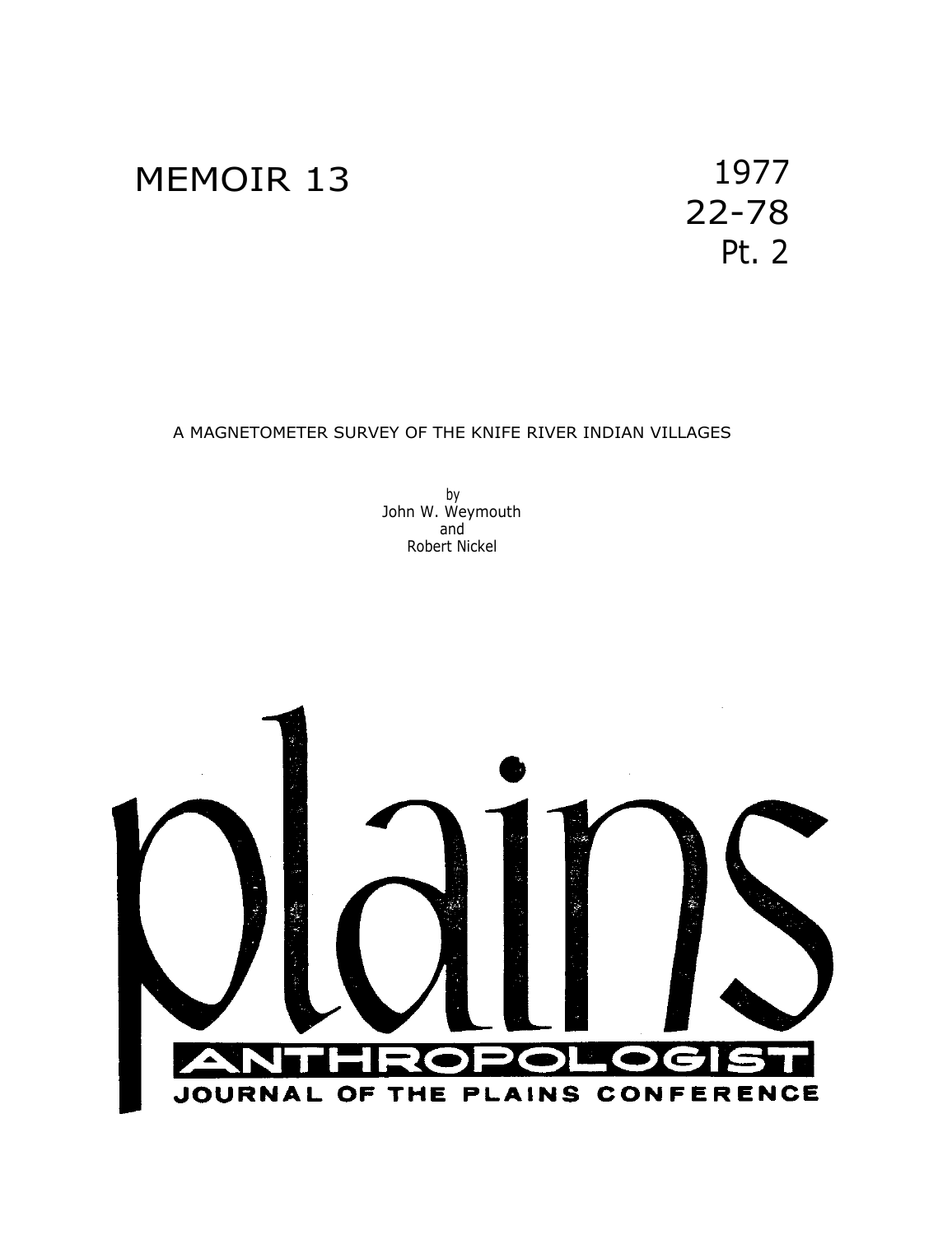by John W. Weymouth and Robert Nickel

### ABSTRACT

There are several Indian village sites at the confluence of the Knife and Missouri rivers near the town of Stanton, North Dakota. Two of them were examined or tested by D. J. Lehmer in 1965. Four of the sites are now being incorporated into the Knife River Indian Villages National Historic Site. As part of the development of this Historic Site a proton magnetometer survey was carried out in 1976 on parts of Sakakawea Village and the Buchfink Site. In addition, a survey was conducted on part of the Amahami Village in Stanton. This article discusses the theory of magnetic surveying, the varying nature of the regions surveyed, and the extensive results obtained. These results include the identification of at least 12 earth lodge sites with associated features, the correlation of some features in the magnetic data with soil probe information, and a number of suggestive but unidentifed features on which the magnetic measurements focus.

# INTRODUCTION

In 1965 Donald J. Lehmer conducted a study of a group of Mandan and Hidatsa villages near the confluence of the Knife and Missouri rivers, north of Stanton, North Dakota (Lehmer 1965). Although the sites had been recognized, mapped and occasionally tested archaeologically since early in this century, relatively little was known about them except from ethnographic sources (e.g., Bowers 1965; Wilson 1917, 1924, 1934) prior to Lehmer's study. Subsequently, an act of Congress in 1974 authorized the approximately 1200-acre Knife River Indian Villages National Historic Site which will encompass these sites for preservation and interpretation.

The National Historic Site will include four Indian villages. The Big Hidatsa Village

(32ME12) is the largest of these. At the time of Lehmer's study it had over 80 house depressions and traces of a fortification ditch, or perhaps two, around the village. Lehmer did not excavate, but examined pottery from the site in the State Historical Society of North Dakota collections. He concluded that it was occupied not only during the last or Knife River Phase (A.D. 1780-1845) but **also** during the Heart River Phase (about A.D. 1675 to 1780).

Sakakawea Village (32ME11) lies about 1.7 miles (2.7 km) south of Big Hidatsa Village. A small portion of the southern part of the site has been disturbed by cultivation. This is the village from which, it is believed, Toussiant Charboneau and his Shoshone wife Sakakawea joined the Lewis and Clark expedition in the winter of 1804-05. Lehmer reported over 30 house depressions and traces of a fortification ditch on two sides. The site at that time, and even more so now, is being eroded by the Knife River. Lehmer dug **a 5** ft.  $x$  10 ft. (1.5 m  $x$  3.1 m) pit in an inter-house area. The refuse was 4.3 ft. (1.3 m) deep at this point but he reported that all of the pottery belonged to the Knife River Phase.

Lower Hidatsa Village (32ME10), some 0.6 km south of Sakakawea, has also been partially cultivated. Lehmer in 1965 noted over 40 large circular house depressions. He excavated a5 ft. x 10 ft. (1.5mx3.1 m) pit down through 6 ft. (1.8 m) of refuse. In this case the pottery content indicated both Knife River and the earlier Heart River phases. Here as at Sakakawea the thick middens are complex and overlay evidence of earlier structures. Thus the presence of superimposed lodges can be expected to occur frequently.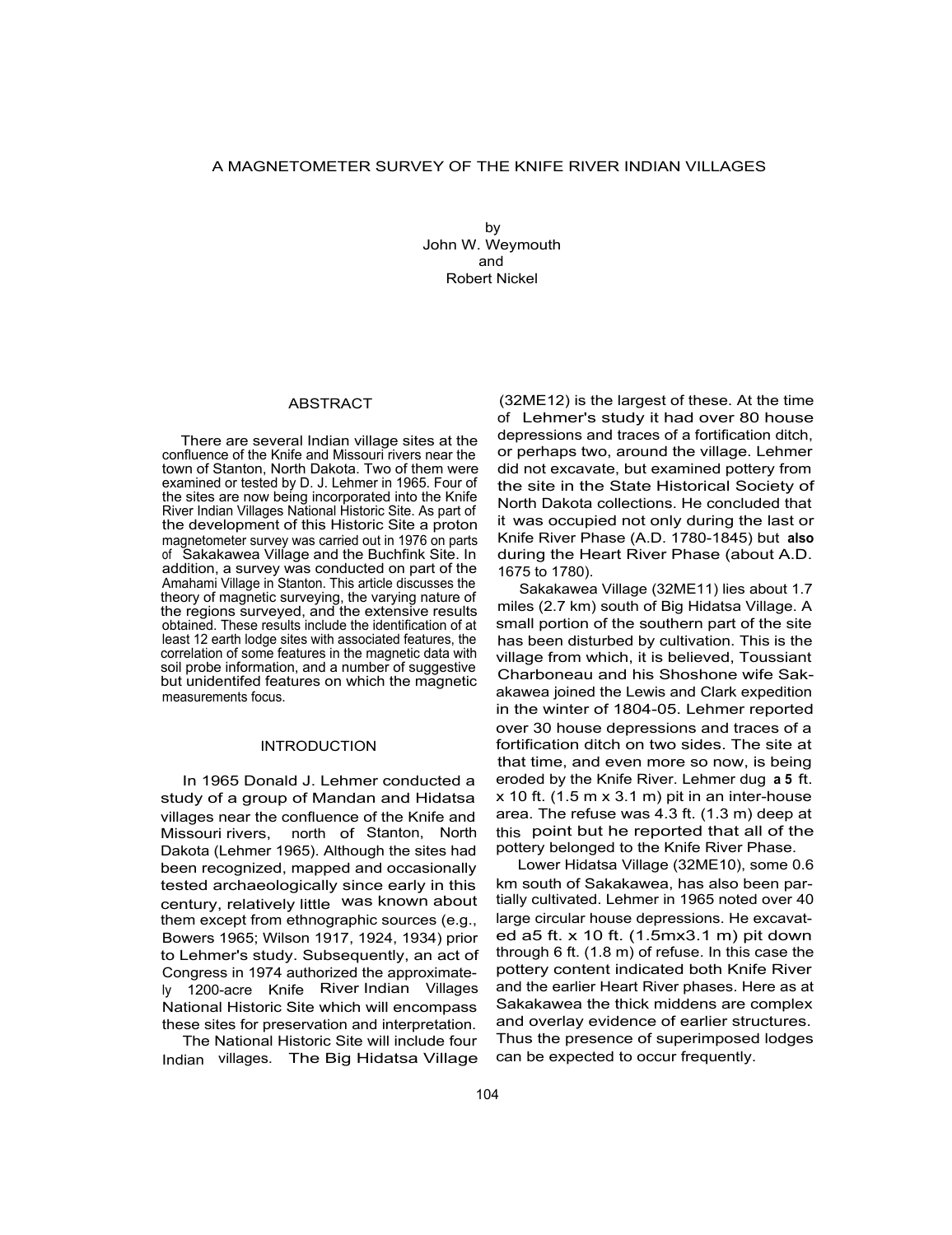

Figure 1. Layout of magnetic survey blocks at Sakakawea Village.

Finally, the Buchfink Site (32ME9) is south of the above sites and just north of the town of Stanton in a cultivated field. There are no surface indications but, on the basis of the pottery at the State Historical Society of North Dakota, Lehmer felt that there were indications of the still earlier Fort Yates Phase of Mandan-Hidatsa culture (roughly A.D. 1100-15001.

The Amahami Site (32ME8), south of Buchfink and in the town of Stanton, is not in the Historic Site but is intimately related to the other villages. Unfortunately it has been almost completely destroyed. One house depression has been preserved in the courthouse *yard.* The village was occupied by the Amahami branch of the Hidatsa when Lewis and Clark wintered nearby in 1804-05 (Dill 19771.

As part of a program of development of the National Historic Site and in anticipation of <sup>a</sup> National Park Service construction project to stabilize the bank of the Knife River at Sakakawea, preliminary archaeological investigations were initiated in the summer of 1976 by the Midwest Archeological Center. These activities included bank salvage and

profiling, aerial photo-mapping and magnetic surveying.. This article will deal with the magnetic survey carried out on these villages for the National Park Service.

### PRINCIPLES OF MAGNETIC SURVEYING

The magnetic field of the earth naar the earth's surface will be influenced by subsurface features having a different magnetization than that of the surrounding soil. If such a feature is localized it will produce an anomaly in the magnetic field which decreases in strength as the inverse cube of the distance between the feature and the point of measurement. Because of this rapid drop-off in strength, measurements within a meter of the surface will respond to features within 1 or 2 m below the surface, while deeper geological structures will produce broader and perhaps weaker changes in the magnetic field. Thus archaeological features have the potential of being detected in the pattern of magnetic anomalies as revealed by measuring the magnetic field over the area of interest.

The most widely used instrument for measuring magnetic fields on archaeological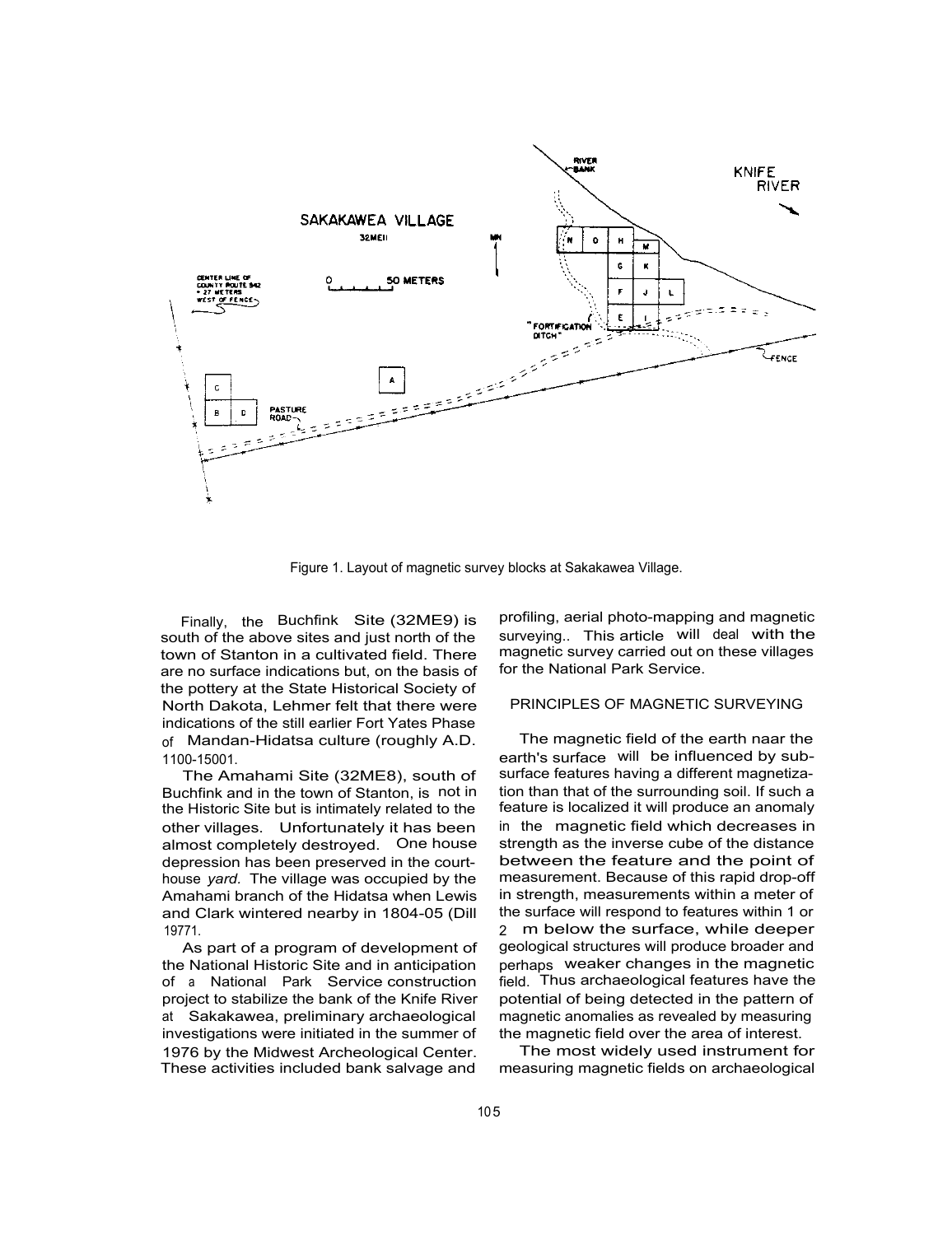

Figure 2. Magnetic contour map of Block A, Sakakawea Village. Contour interval is 17 gamma with the symbols for the central interval blank.

sites is the proton magnetometer, which has a vary from several hundred gamma down to typical sensitivity of one gamma. In these the limit of sensitivity.<br>units the earth's total field in the central plains The strength of an anomaly produced by a units the earth's total field in the central plains The strength of an anomaly produced by a states varies from 55000 to 60000 gamma,, sub-surface feature depends on the size of the while anomalies of archaeological interest feature and its magnetic susceptibility, that is,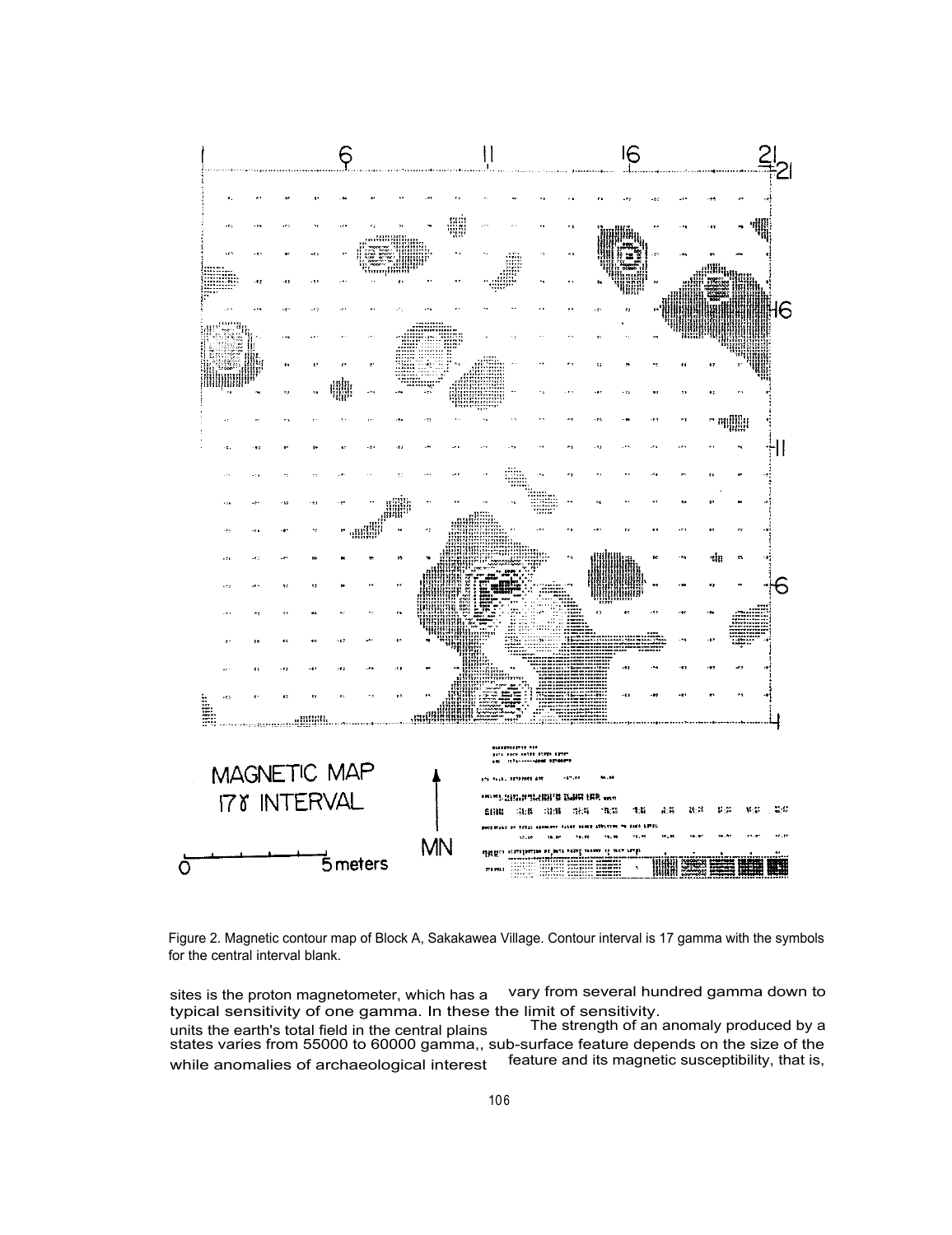

Figure 3. Magnetic contour map of the Amahami Site. The contour interval is 4 gamma and shows the residuals or differences between the raw data and a sixth order polynonial trend surface. Symbols for the central interval are blank.

the degree of its magnetization as caused by the earth's field. The shape of the anomaly is determined by the size and depth of the source. For a feature that is not large compared to its depth, the south-north profile of the associated anomaly will have a width at half-maximum value about equal to the depth of the source below the magnetometer sensor. There will be a small negative anomaly north of the positive anomaly. In general, a magnetized object will produce a positivenegative anomaly pair with this pair oriented

along the axis of magnetization and with the negative anomaly nearest the north pole of the magnetized object.

An obvious example of an anomaly would be that due to a concentration of iron. For instance, one kilogram of iron could produce an anomaly of about 50 gamma at 1 m and about 7 gamma at 2 m. The widths of these anomalies would be 1 m in the first case and 2 m in the second case. Fired earth or bricks will also have good susceptibility contrast with respect to the surrounding soil. For instance,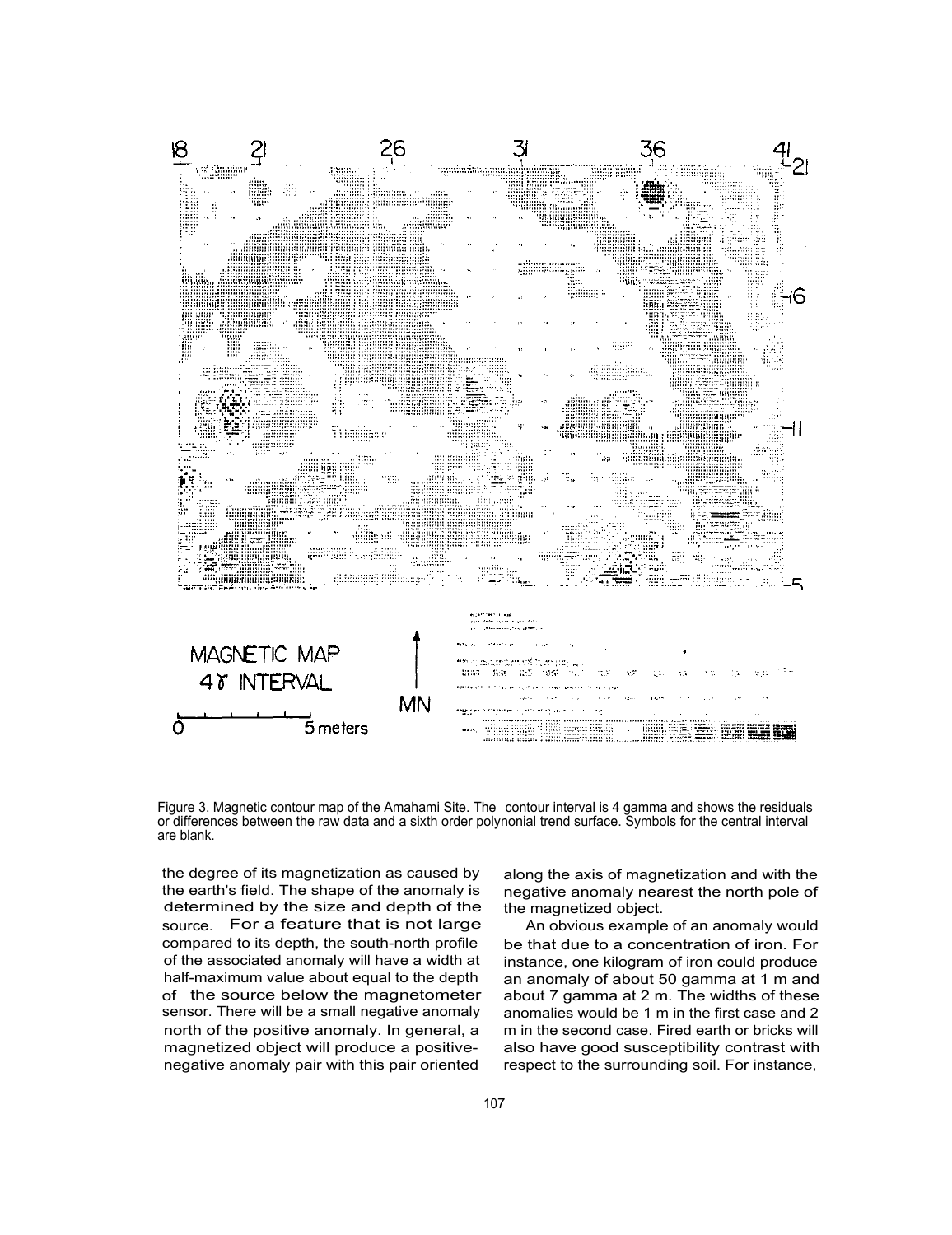

Figure 4. Magnetic contour map for the Buchfink Site. Contour interval is 4 gamma with the symbols for the two central intervals blank.

a fire pit 120 cm deep in a house at might produce anomalies are foundations, Sakakawea Village caused an anomaly of 30 cache pits, or even soil differences at house Sakakawea Village caused an anomaly of 30 cache<br>gamma — a typical result. Other features that edges.  $gamma - a$  typical result. Other features that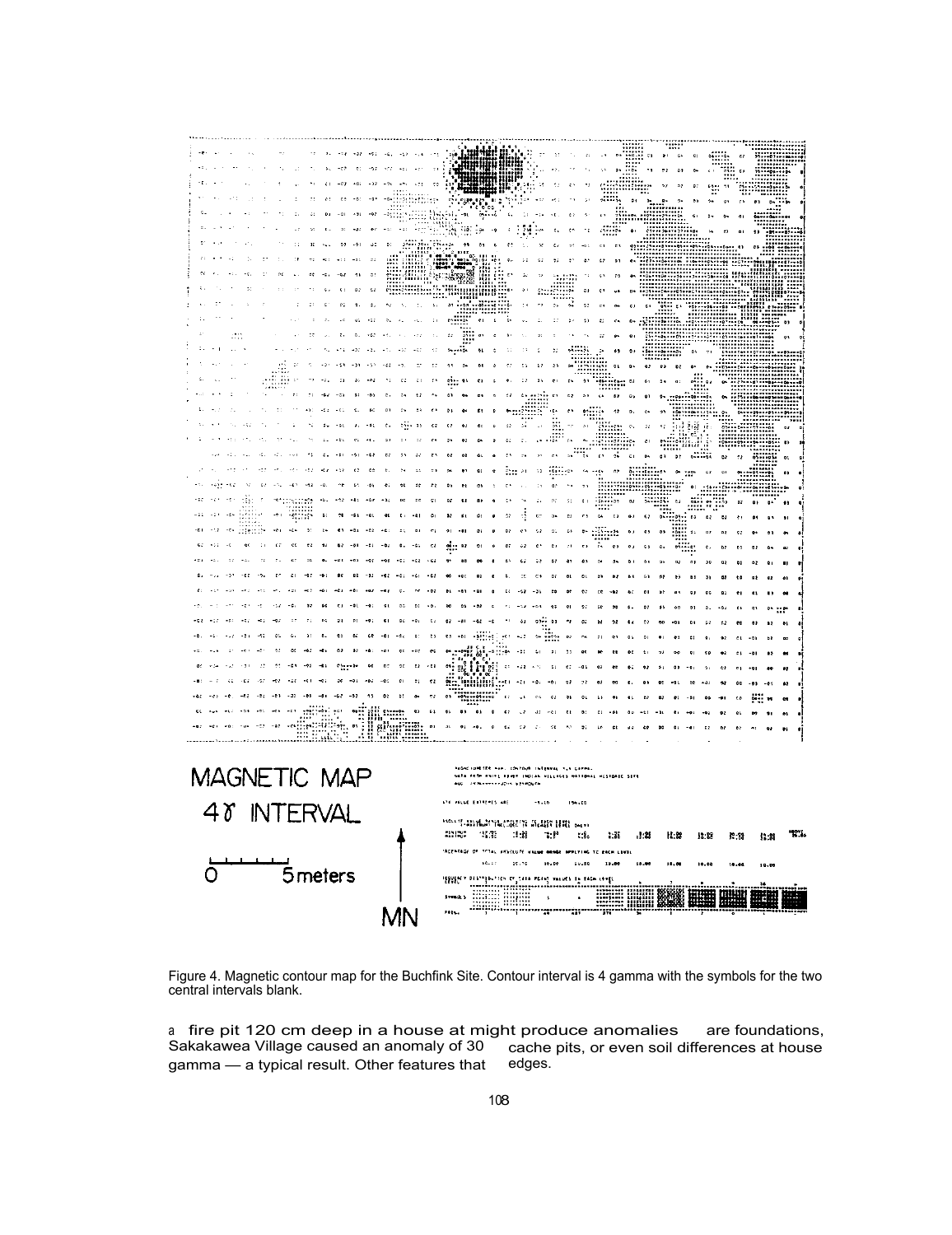

Figure 5. Topographic map of Sakakawea Village obtained from aerial photographs. Contour interval is 6 inches (Lyons 1976).

In doing careful surveying it is not sufficient to use one magnetometer because the total magnetic field at any one point can vary by some tens of gamma throughout the day — the so-called "diurnal variation." Even shorter term fluctuations can be superimposed on this variation. To cancel such changes a second, reference, magnetometer must be operated simultaneously with the moving, or grid, magnetometer. The difference between the pair of readings at each point is used for analysis. For further discussions of the theory see Tite (1972) or Aitken (1974). For the method and applications to a Central Plains site see Weymouth (1974).

In order to get sufficient data to produce meaningful anomaly patterns, it is necessary to measure the magnetic field on a grid of points over the area being studied. Typical grid intervals are 2 feet 1 meter or even 4 feet. One meter is a good compromise between detail sought and time expended.

Because of the large amount of data that can be collected on a sizeable site, it is desirable to process the data by means of computer programs. We have developed a package of programs that can produce a variety of level maps, profiles, and threedimensional views, and that can also prepare the data for manipulation by the program SYMAP (1976). This latter program can print <sup>a</sup> variety of contour, trend surface and residual maps on the line-printer. The magnetic contour maps are printed with symbols of different degrees of darkness to indicate the different contour levels.

All the data collected at the Knife River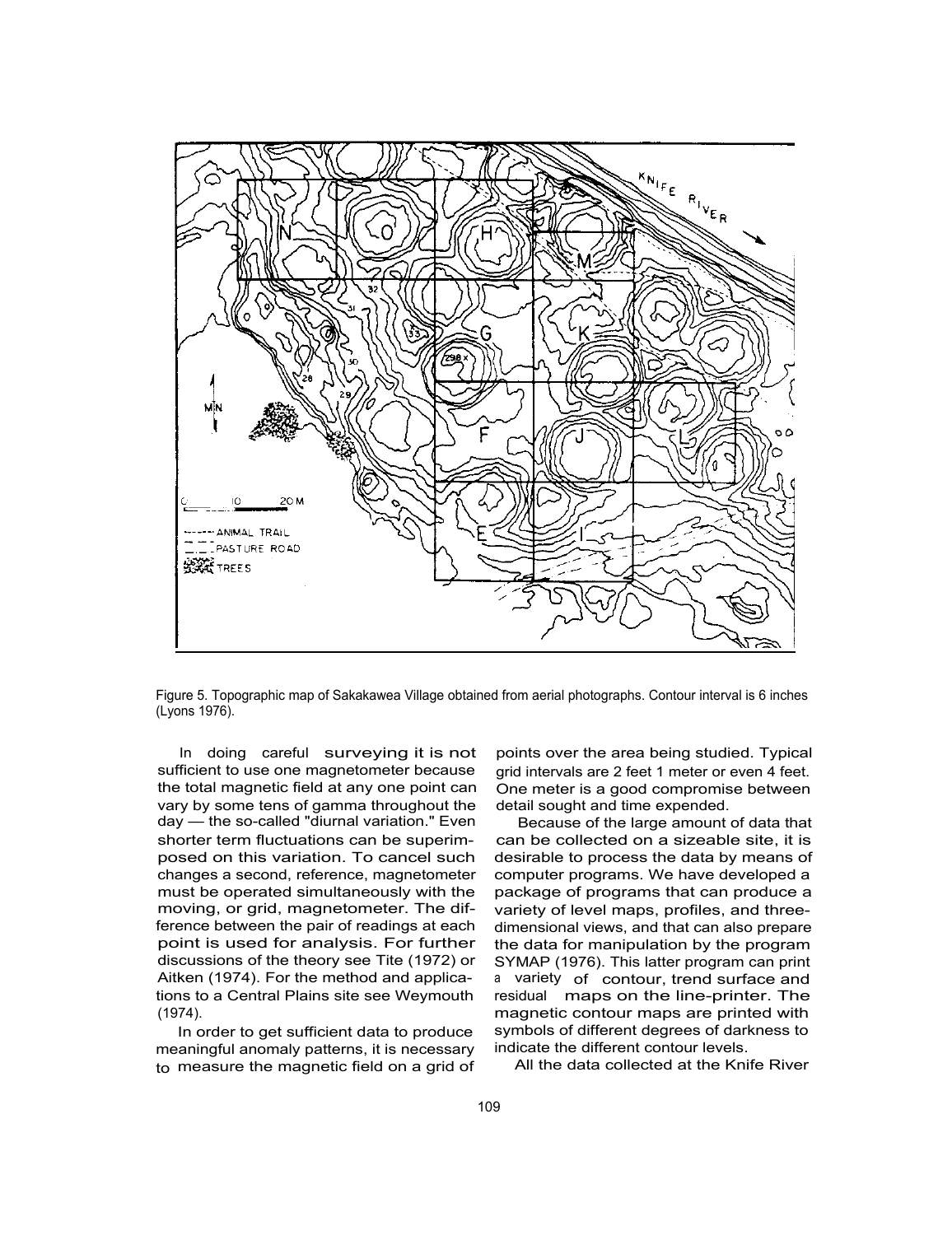

Figure 6. Magnetic contour map of Sakakawea Village. Contour interval is 9 gamma.

Indian Villages were obtained with two proton magnetometers over a period of eight days. In that time about 9000 pairs of data values were measured at one meter grid intervals over a total area of about 0.76 hectares. A sizeable fraction of the data were computer processed while at the site by means of a telephoneli nked remote terminal.

# AREAS COVERED BY THE SURVEY

Five separate areas in and adjacent to the Knife River Historic Site were covered in the survey of 1976. In terms of 20 m x 20 m blocks they were as follows: ten and a half blocks in the main area of Sakakawea Village (Blocks E through 01, a single block on an intermediate

terrace above the village (Block A), three blocks on a terrace above block A (Blocks B, C, and D), four contiguous blocks at the Buchfink Site, and one block at the Amahami Site. The position of the blocks in the vicinity of Sakakawea Village are shown in Figure 1. Since the main Sakakawea Village survey produced the most information of archaeological interest we shall discuss that survey after dealing with the other areas.

## Sakakawea Site Vicinity Block A

This area is on an intermediate terrace half way between the village and the present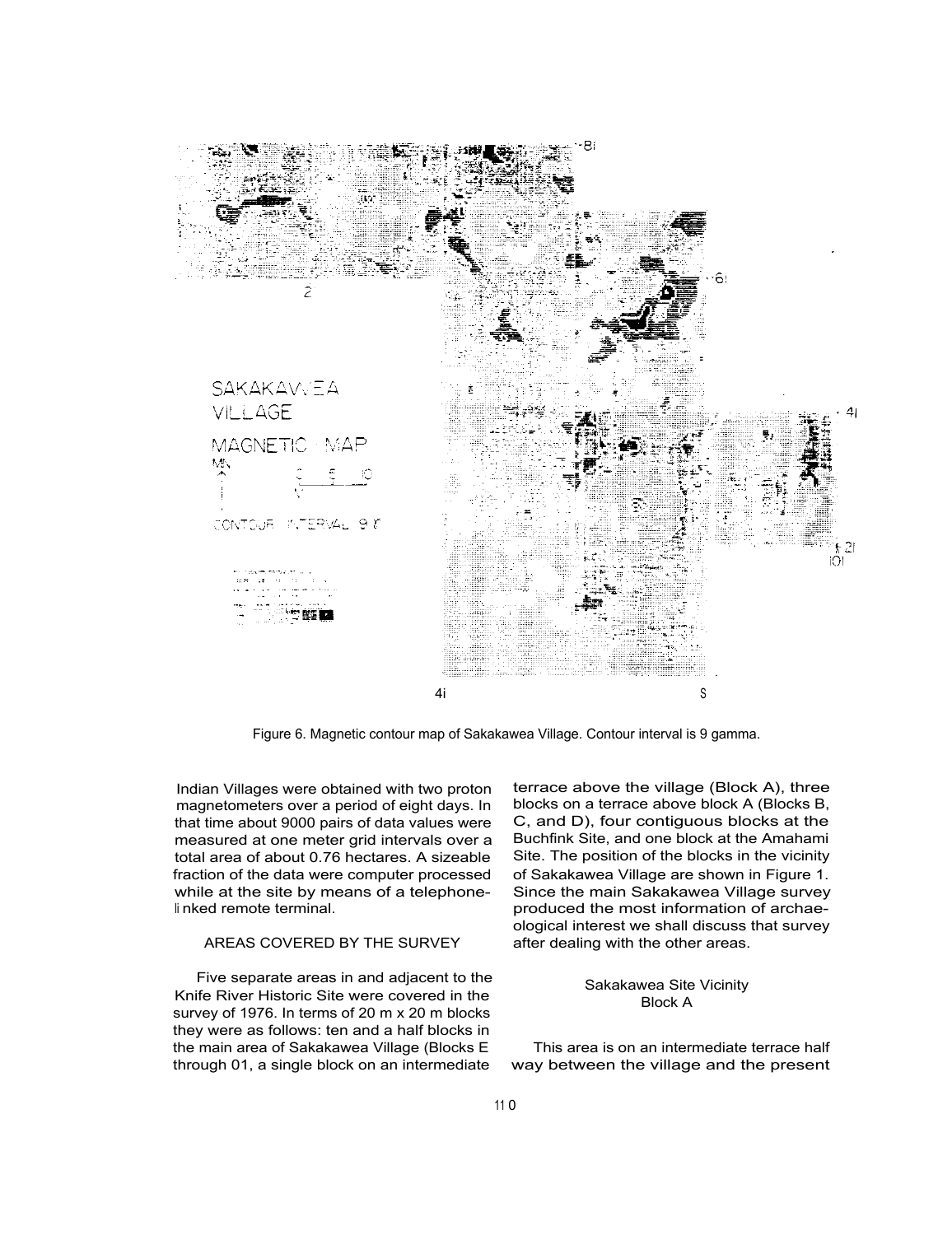

Figure 7. Magnetic contour map of the north-east quadrant of Sakakawea Village. Contour interval is 5.6 gamma.

county road (Fig. 1). It aroused interest because of some barely visible surface irregularities in the form of two depressions about 4 to 6 meters in diameter and a faint ridge running east-west. A survey was conducted on one 20 m block. The results are

shown in Figure 2, which is a magnetic contour map in which the contour interval is 17 gamma and the symbol for the intermediate or "normal" value has been removed to reduce confusion. The most striking feature is a 94 gamma anomaly near grid point (6N,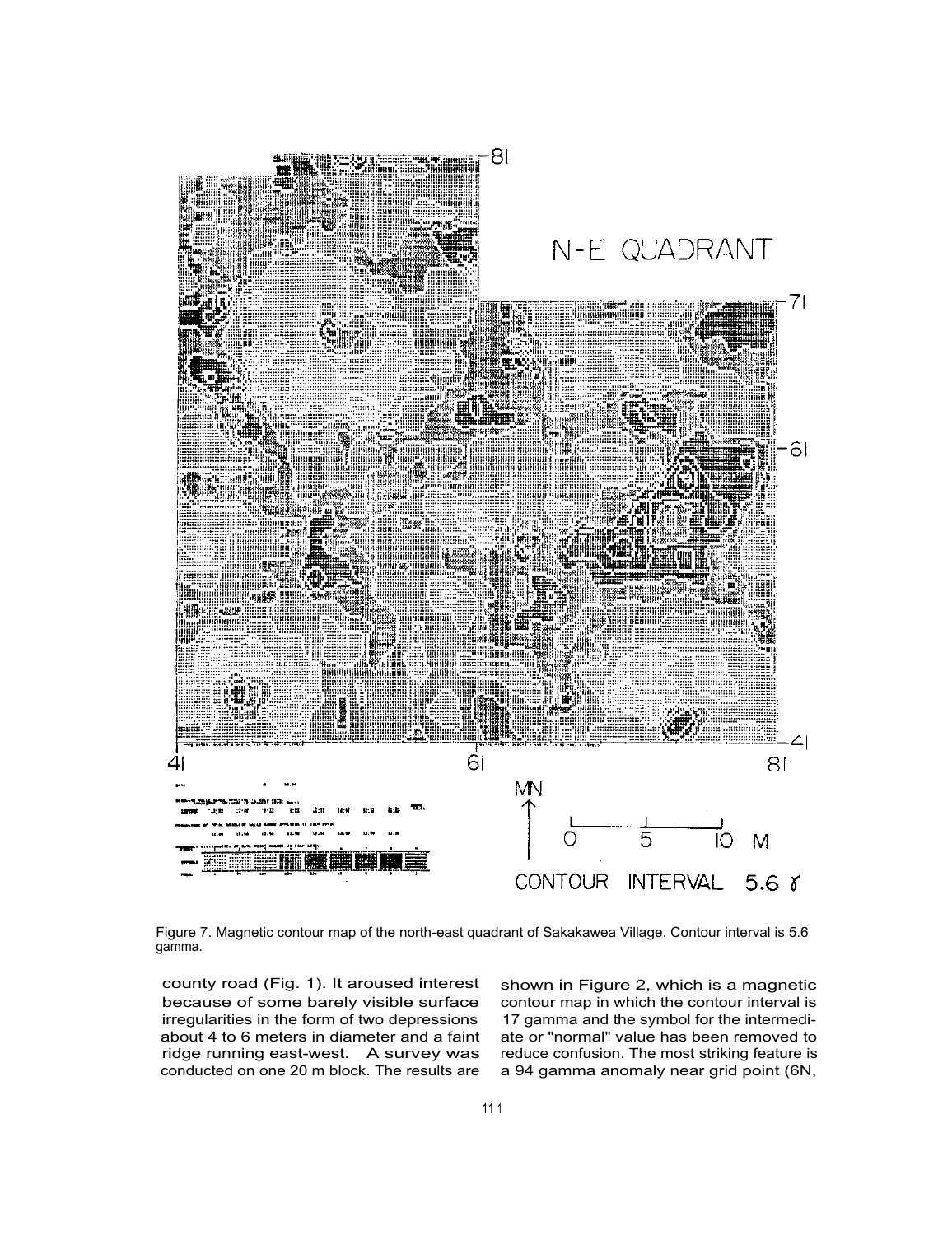

Figure 8. Magnetic profile soil probe profile and horizontal derivative of magnetic field along column E50, Sakakawea Village.

12E). This is associated with a low value of -68 gamma at (5N, 13E1. Such a pair of anomalies could be due to a single magnetic "dipole" oriented 45° S of E and at a dip angle considerably less than that of the earth's field. In other words, this is probably due to a piece of iron in a position different from that in which it was originally magnetized. In a separate measurement involving a series of magnetic readings at various heights above

the surface it was estimated that this anomaly could be due to about 7 to 10 kg (15 to 20 lbs.) of iron at a depth of 60 to 70 cm. Other fairly strong anomalies at (2N, 12E), (13N, 11E), (15N, 2E), (18N, 7E), (18N, 16E), and (17N, 19E) are very likely due to iron. None of the other areas surveyed exhibit such a number of strong anomalies typical of iron in such a concentrated region. This suggests either a special use area involving iron artifacts used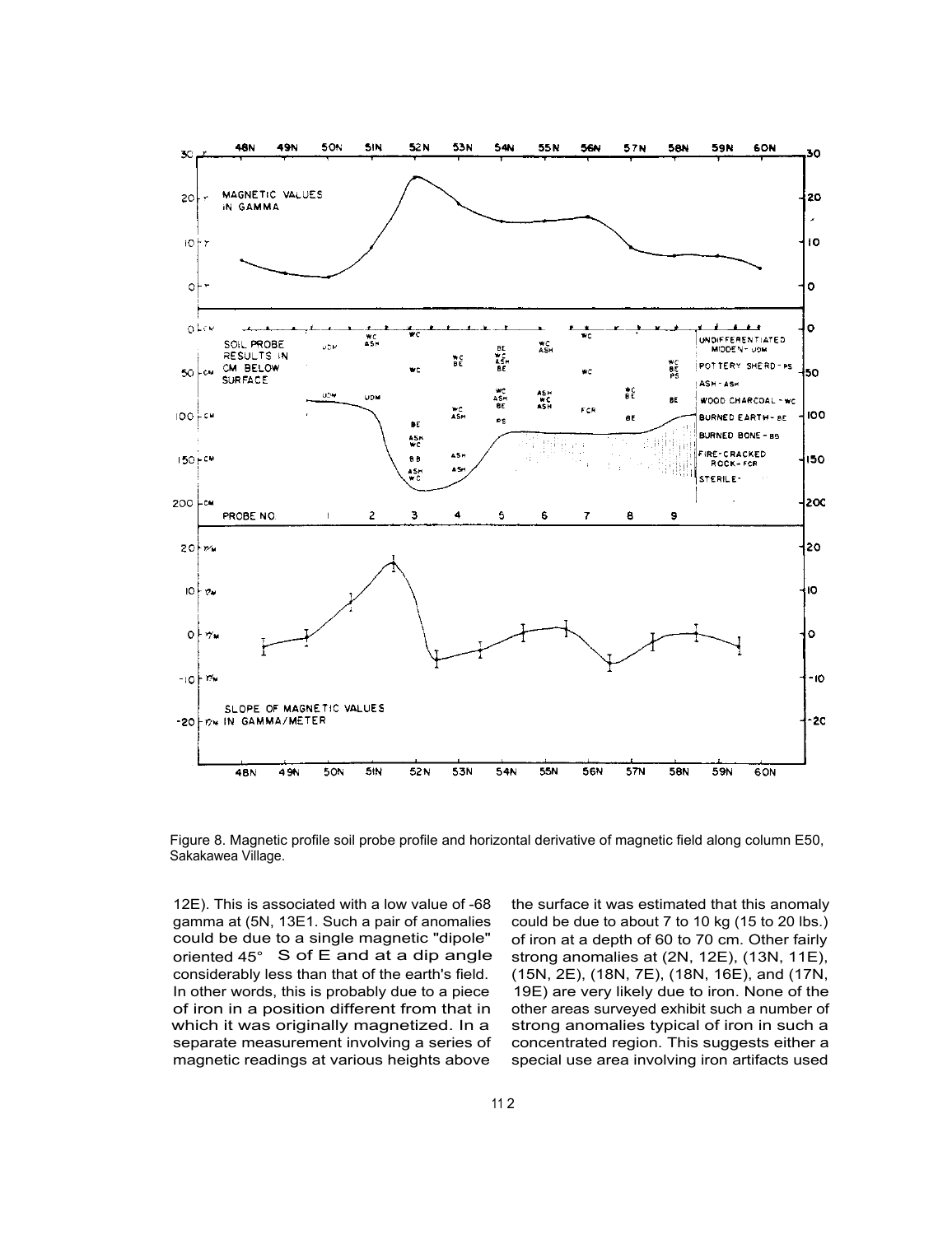

Figure 10. Magnetic contour map of the south-east quadrant of Sakakawea Village. Contour interval is 5.6 gamma.

tracted from the original data, leaving the significant residuals. These results are shown in Figure 3, which is a magnetic contour map of the residuals using a 3.4 gamma contour interval and with the central interval blank.

Part of the edge of the house depression can be seen as an arc sweeping around the east and north sides of the block. This is a typical result arising both from the topographic effect of a slight change in elevation with a possible contribution due to a soil difference. Such house edges are clearly visible in the Sakakawea Village survey. The prominent anomaly in the center at (12N, 29E), which is some 12 gamma above the surroundings is probably due to a fire pit, while the anomaly 3 m to the south of this indicates either a cache pit or another fire pit. The sharp anomalies at (12N, 20E1 and (6N, 35E) are probably due to iron. The anomalies at (12N, 35E), (19N, 38E), and (9N, 23E) are suggestive of cache pits. The anomaly at (20N , 36E) is quite sizeable, about 30 gamma,

but occurs only on one grid point so is possibly due to iron near the surface.

### Buchfink Site

The site lies in a flat, cultivated field. Because of this cultivation, and also because of the presumed age of the site, it can be anticipated that archaeological features might produce less distinct anomalies. In addition, pieces of iron near the surface often occur because of the agricultural activity. Four contiguous 20 m blocks were surveyed. The results can be seen in Figure 4. This is a 4 gamma interval contour map, but the printing symbols for the two contour levels representing the average of normal magnetic field have been suppressed. There is a strong anomaly (150 gamma) near the north border. Because of the width of the anomaly and the position of <sup>a</sup> negative anomaly to the southwest of it, a possible interpretation is that it is due to a concentration of several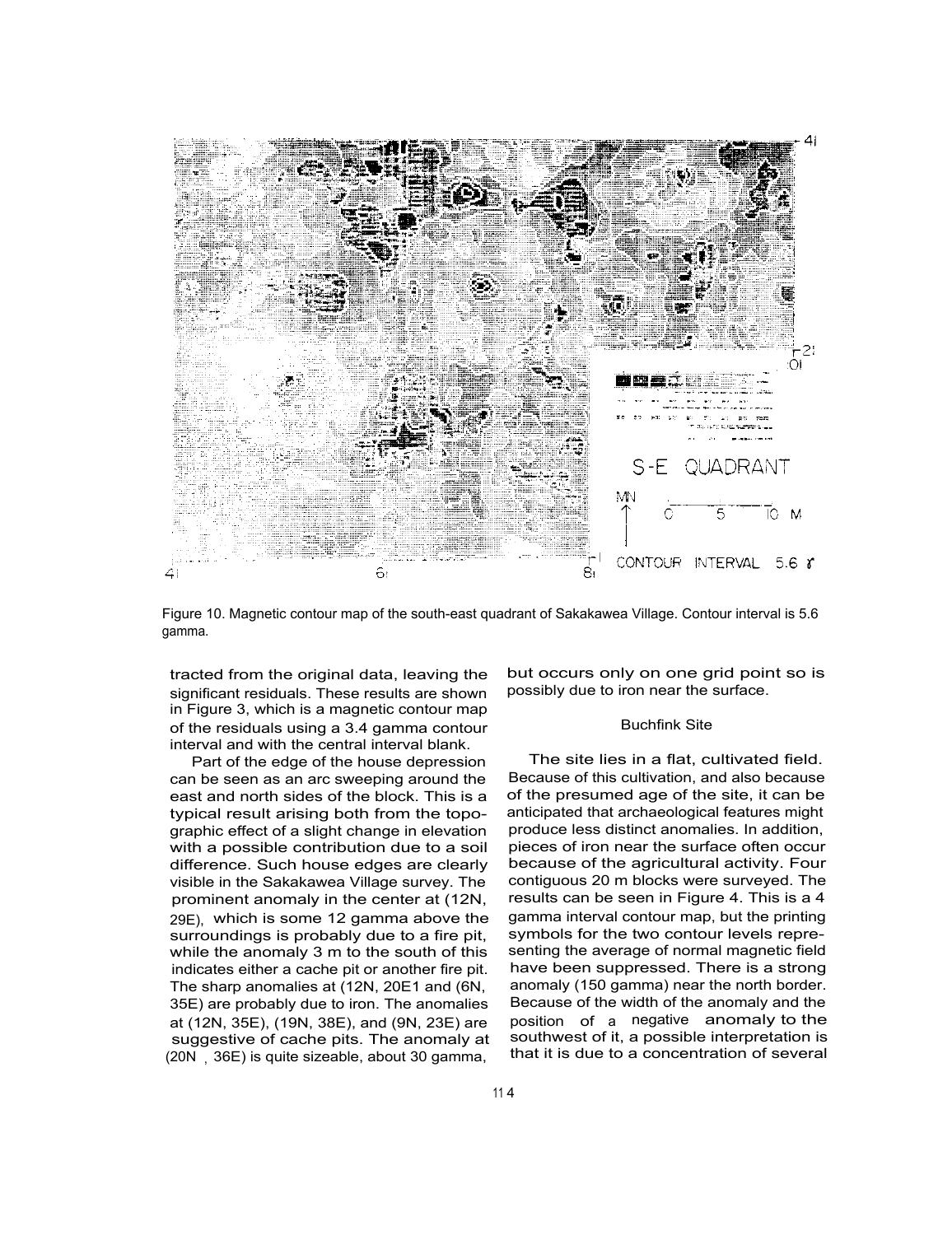

Figure 11. Magnetic contour map of fire pit 4, House X, Sakakawea Village. Contour interval is 3.1 gamma and the grid interval is 50 cm.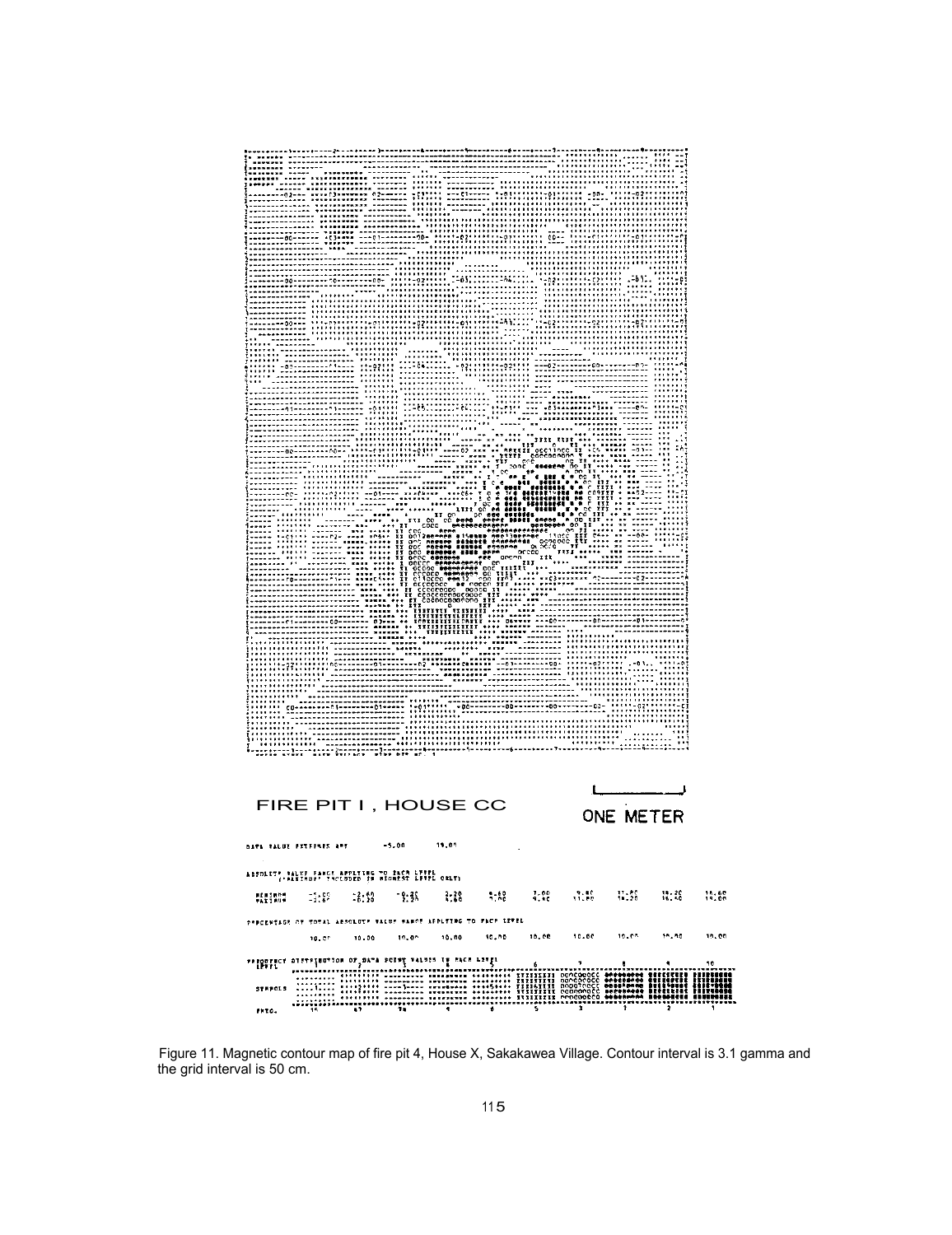

Figure 12. Three-deminsional view of magnetic map, Sakakawea Village. Range of vertical scale is -19 to +9C gamma.

kilograms of iron about a meter deep, but this explanation does not seem plausible. A deposit of iron this deep would not result from normal cultivation, and such a concentration of iron does not agree with the belief that this site is prehistoric. There is a group of weaker anomalies in the eastern half which is very suggestive of an occupation area with associated pits. No probing was conducted on this site.

# Sakakawea Village Blocks E Through 0

The main village area is marked by a number of visible house depressions. This is shown in Figure 5, which is a topographic map with 6 inch elevation contours obtained by means of aerial photographs (Lyons 1976). Preliminary excavation was conducted on this site by Lehmer (1965).

The magnetic survey conducted on this area took four days and covered ten and a half 20 m blocks. Figure 5 shows the position and designation of the blocks. An overall view of the results is shown in Figure 6, which is a

magnetic contour map using a large interval of 9 gamma to simplify the map.

It is immediately obvious that the visible house depressions are reflected in the magnetic values. In fact, all of the house depression in the aerial map or visible by observers on the ground show up on the magnetic map. This is the combined topographicsoil effect discussed in connection with the Amahami Site. There s the additional possibility that some or all of the houses were burned down. The resulting layer of burned earth terminating at the house edge would enhance the magnetic anomalities at the edge of the occupied area. That there is a soil difference contribution can be seen from the fact that at least two houses barely visible on the ground (or not visible at all) can be seen in the magnetic map. These are in the southwest corner of Block L and at the north edge of Block N. Also obvious on the magnetic map are the fire pits. Anomalies due to these can be seen in the center of all of the houses. In order to examine these and other features in more detail we shall break this map up into quadrants, only three of which contain information.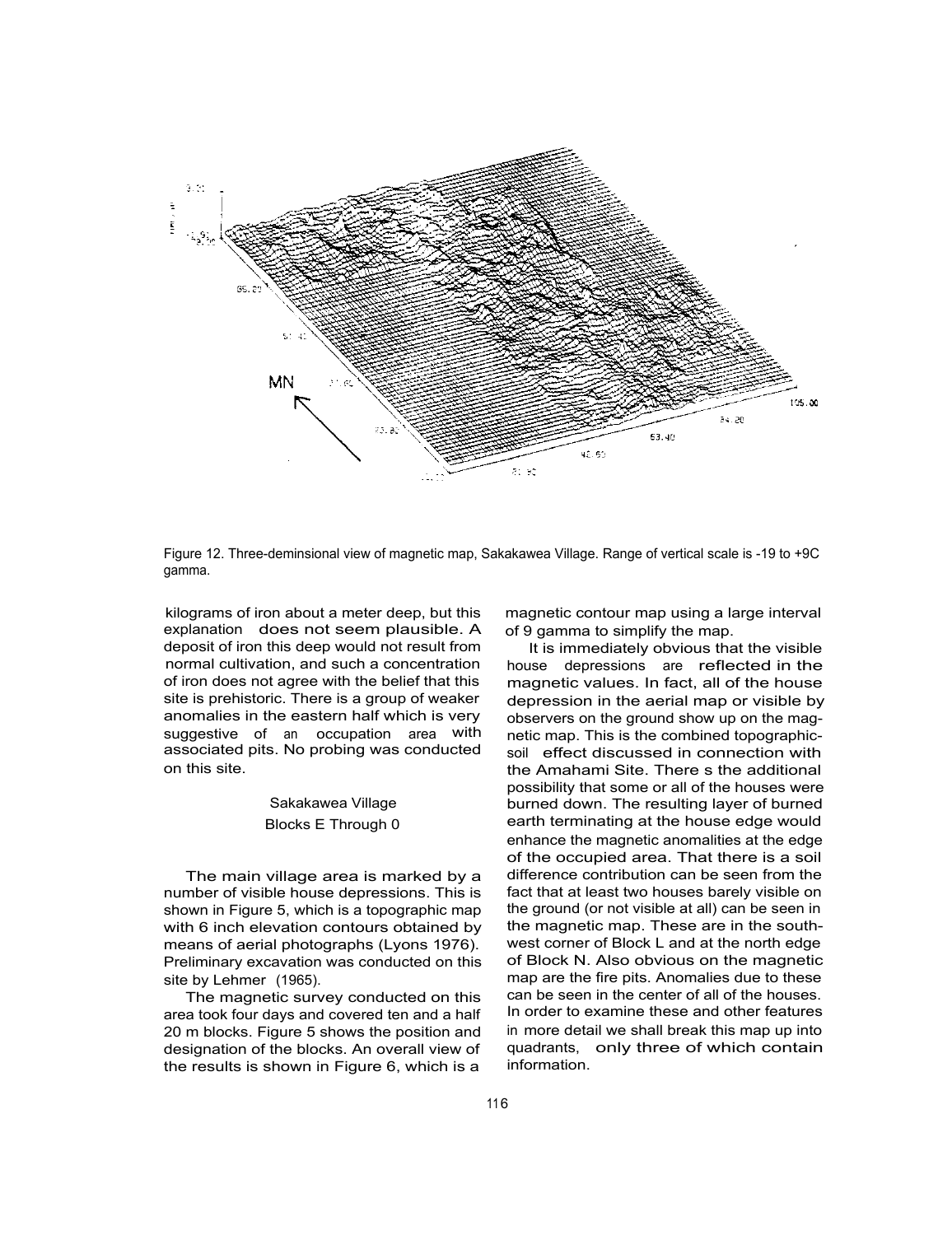### NORTHEAST QUADRANT

This quadrant is shown in Figure 7 with a 5.6 gamma contour interval. The fire pits are even more clearly seen on this map. The entrance to the house in Block H, which was not visible from the air or on the ground, can be seen on the east side of the house. Several anomalies internal to the houses become noticeable in this contour map. These are very likely due to cache pits. The central region is marked by a number of strong anomalies. Several soil probes at meter intervals in the general vicinity of grid point 51N, 51E revealed layers of charcoal flecked earth, burned earth and burned branches, probably from a burned and collapsed house roof.

A series of nine soil probes were made and carefully recorded along a south-north line running from 50N to 58N along 50E. The probe results, along with the magnetic values, are shown in Figure 8. This figure also has a plot of the horizontal derivative or slope of the magnetic values obtained from the difference of adjacent pairs. Such a plot shows more clearly the changes in the magnetic field produced by differences in the soil. In this case an abrupt change in the field occurs at the position of a major feature apparently lying below the collapsed house roof. This is not a topographic effect since the surface is flat in this region. Thus we have evidence that this flat region covers a previous structure and debris which postdates its occupation. The region of strong anomalies around 53N, 73E has not yet been probed. We suspect that the magnetic pattern in this region is due, as in the previous case, to a deeply buried house.

# NORTHWEST QUADRANT CM.

This quadrant is shown in Figure 9, again with a 5.6 gamma interval. The house in Block 0 is very well outlined. The entrance to the east was not visible on the ground, unless one knew where to look, and is barely suggested in the aerial map, but it is clear on the magnetic map. The fire pit is obvious as well as several other anomalies that are probably cache pits. The strong anomaly on the northwest edge of the house is actually inside the house and is probably due to iron. Two more houses in Block N can be seen. These are at most only suggested by surface observation.

### SOUTHEAST QUADRANT

As before, this quadrant is displayed with a 5.6 gamma interval (Fig. 10). The house in the vicinity of 25N, 83E, which was not visible at all on the surface, becomes quite clear. The distorted shape on the west side of this house suggests that the house to the west of it was built at a later time. The full outline of the house in Block E becomes obvious. The general lack of contours in the southwest region of this quadrant is due to the compacting effect of a recent road. Again, as in the other maps, there are anomalies outside of the houses that are suggestive but have not been tested as yet. The anomaly in the vicinity of 12N, 63E is possibly due to an earlier house.

In order to study some fire pits in more detail, restricted grid blocks on a 1/2 m grid unit were set up over four fire pits. Figure 11 is a magnetic contour map of such a survey over the fire pit of the house in Block E. In this case the shape of the anomaly indicates a compound fire pit. By plotting south-north profiles through the two maxima of this anomaly one can conclude that there are two fire pits, that the one to the south-west is perhaps 100 cm deep, and the other one is about 50 cm deep. A similar survey and analysis of another, single fire pit predicted the depth to be 70 to 90 cm. Soil probes located the burned earth at a depth of 60 to 70

## SUMMARY OF SAKAKAWEA VILLAGE

An overall view of the magnetic map may be seen in Figure 12, which is a three-dimensional representation. Most of the houses with their firepits can be seen in this view. The obvious results of the survey of the village can be summarized as follows: The survey located 11 houses that were visible on the surface, 2 to 4 more houses not visible, 13 fire pits, at least 2 house entrances, 9 or 10 regions of